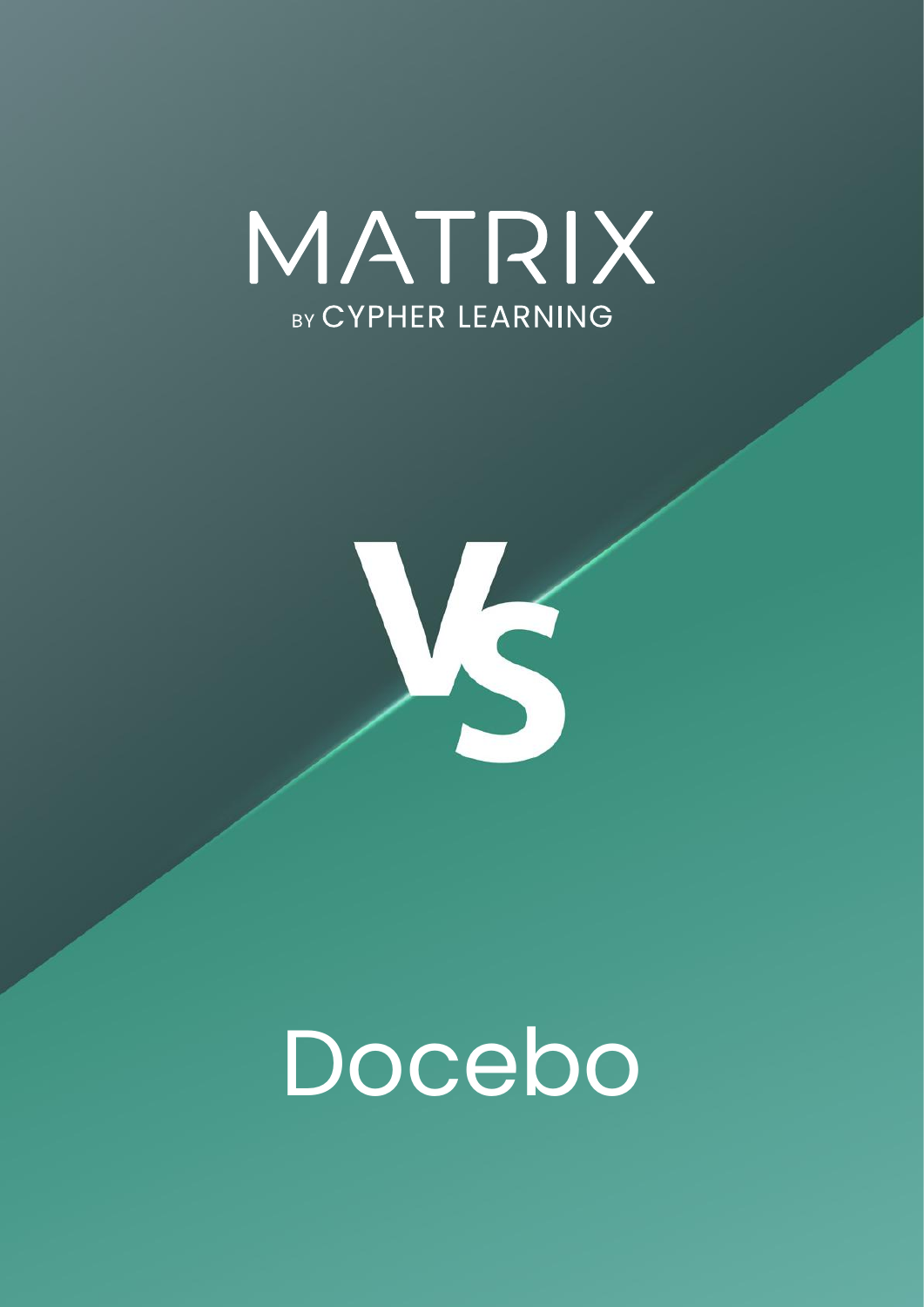## **Table of Contents**

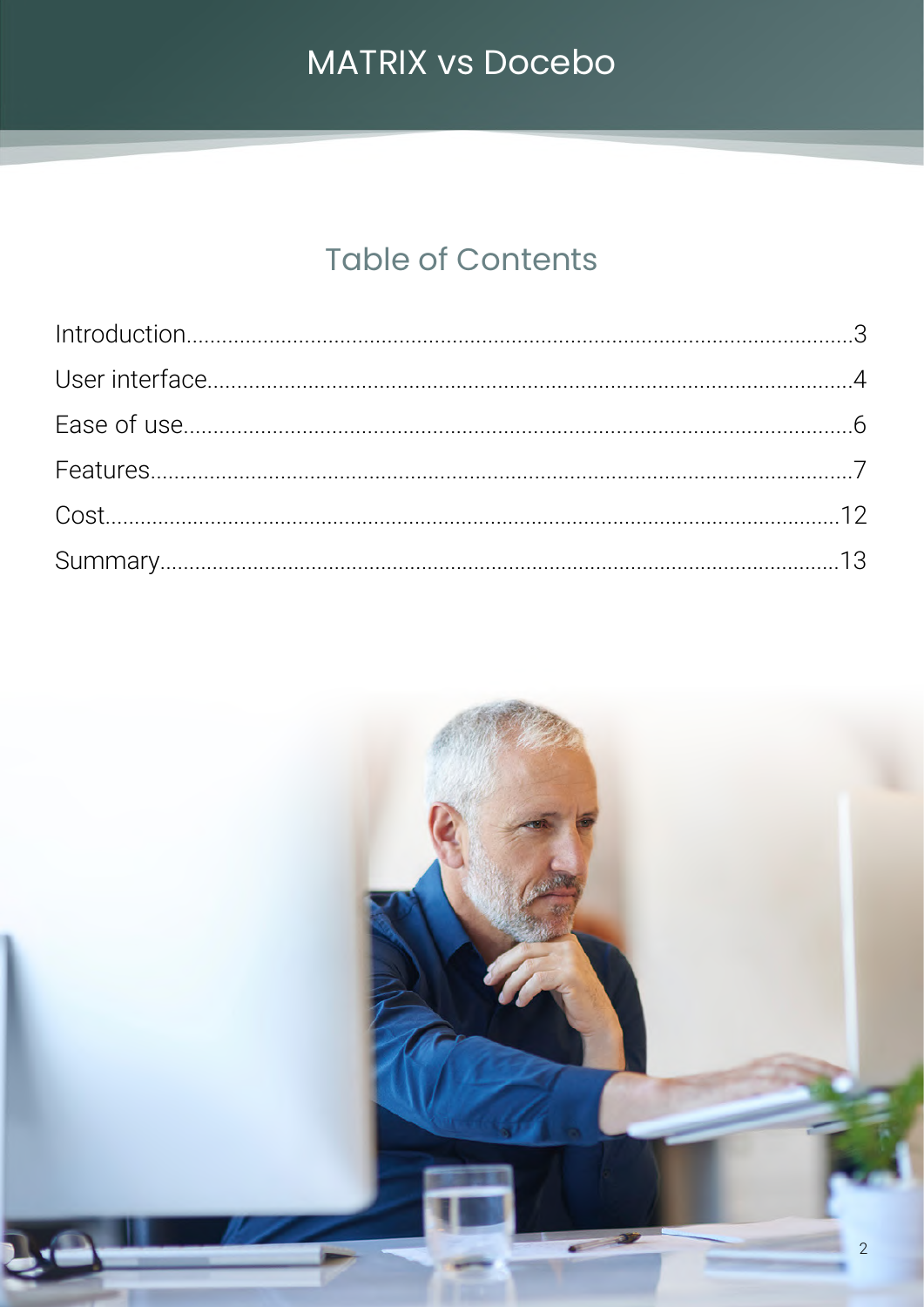## <span id="page-2-0"></span>Introduction

This is a detailed comparison between MATRIX and Docebo, taking into consideration the features, functionality, and cost of each platform.

MATRIX is a learning management system (LMS) for use by small and medium-sized businesses, as well as large corporations. MATRIX helps companies manage all training activities, such as creating and delivering training content, evaluating employee performance, training clients and partners, and selling online courses. MATRIX is a product of CYPHER LEARNING, a company that specializes in providing learning platforms for organizations around the world.

Docebo is a cloud-hosted LMS for medium-sized to large businesses that need to train employees and sell online courses.

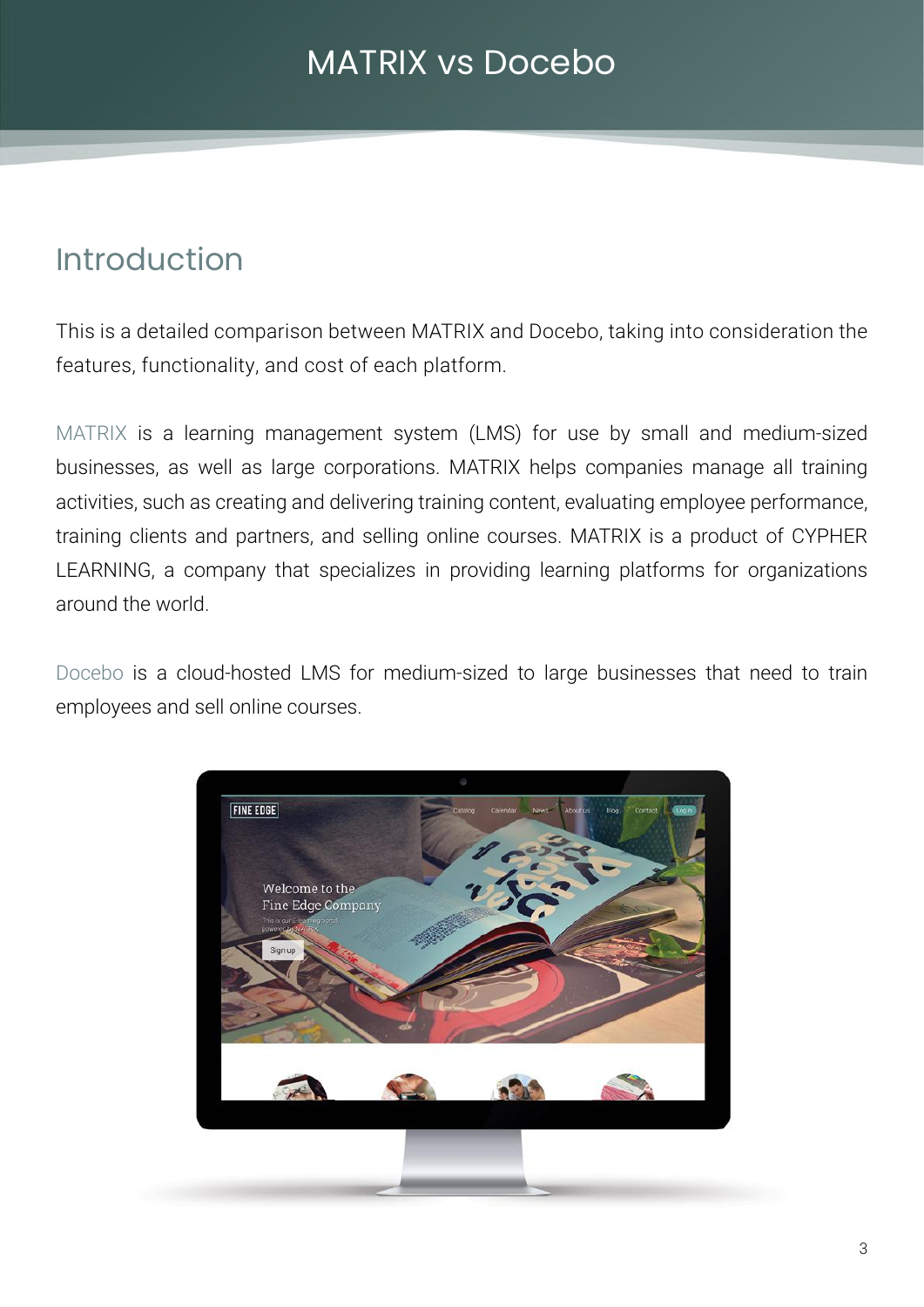## <span id="page-3-0"></span>User interface

MATRIX has an intuitive, responsive design that looks sharp and automatically adjusts based on the type of device. MATRIX provides attractive tile-based dashboards for learners, instructors, and administrators, and a graphical resources catalog. MATRIX also has a unique "activity display" feature that indicates the level of activity within courses and groups using a pulsing indicator on their tiles together with real-time widgets that scroll through the latest activities.

Docebo also has a tile-based course catalog, but relies heavily on text to organize information. For example, instead of a graphical resources catalog, it has a central repository in which you can add training material, with small icons that makes it hard to organize and find resources, especially as companies usually need to add many training materials. The dashboard layout is not as visually attractive as the MATRIX one. You can add widgets with information, but only a maximum of 10 different widgets per page and they are not resizeable.

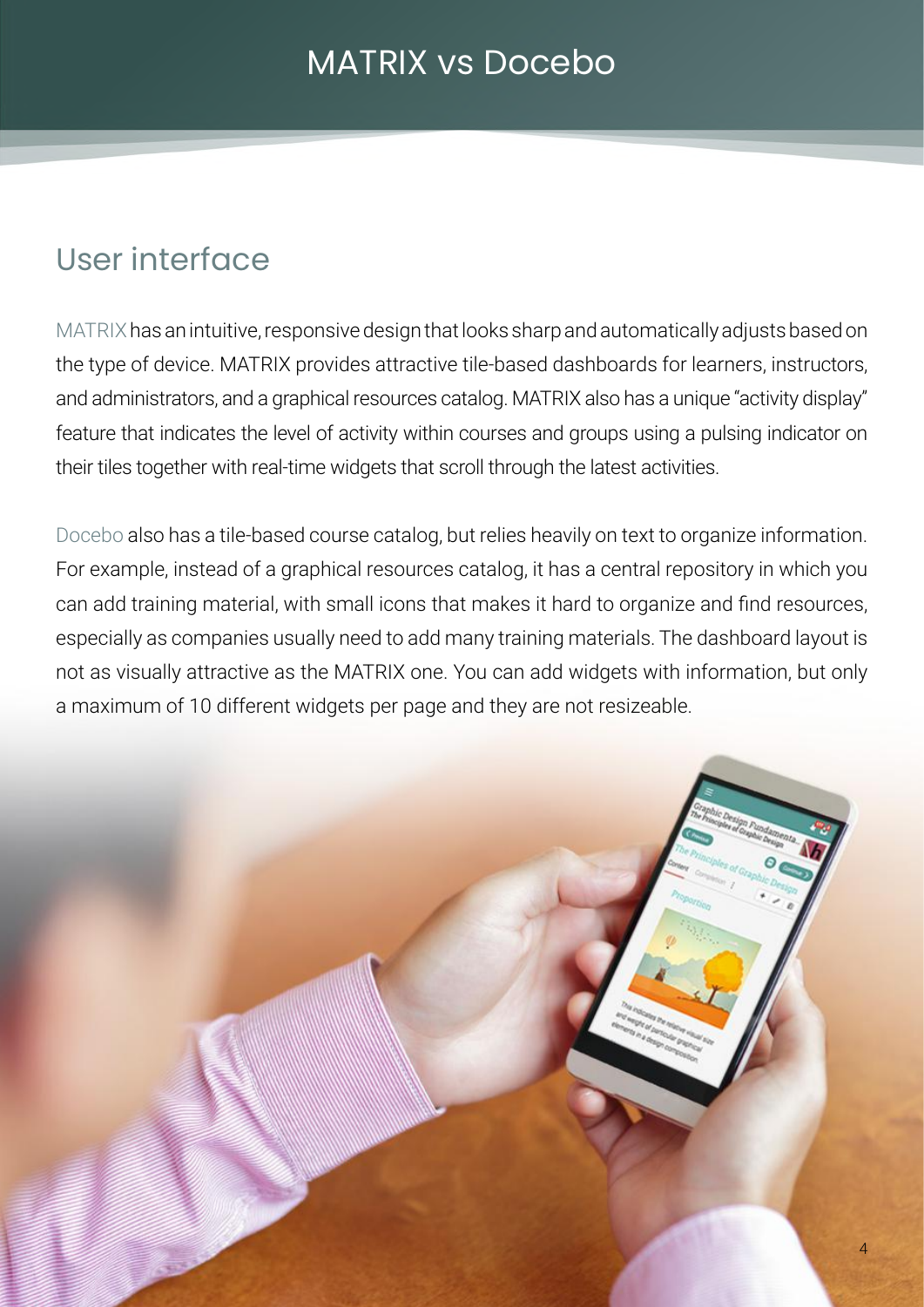MATRIX has a simple and intuitive pop-out navigation that makes it easy for users to go to any area of the platform. For example, from the instructor dashboard, you can directly click on a course tile to go to a specific course. In Docebo, users have to click on a top left-hand icon to access a menu, then click on each button to access different areas of the platform. It means that the users will spend some time learning to navigate in Docebo. For example, to create a new course, you have to go to the top right corner, select settings, go to courses, then add a new course.

MATRIX makes it easy to create beautiful courses and organize content, allowing users to display a row or tile layout. There is also a quick tile editor to change the image and color for each module. Each module can have a description and displays important information such as badges and certificates awarded, which modules are locked, and progress icons for each module. In Docebo, course content is mostly displayed in one page, with widgets for forums and other course-related items that are added at the bottom of the page.

MATRIX offers support for 40+ languages and mobile apps for iOS and Android. Docebo supports 35+ languages. It also doesn't have accessibility features such as high contrast themes or underlined links as MATRIX does, so all users can enjoy the platform.

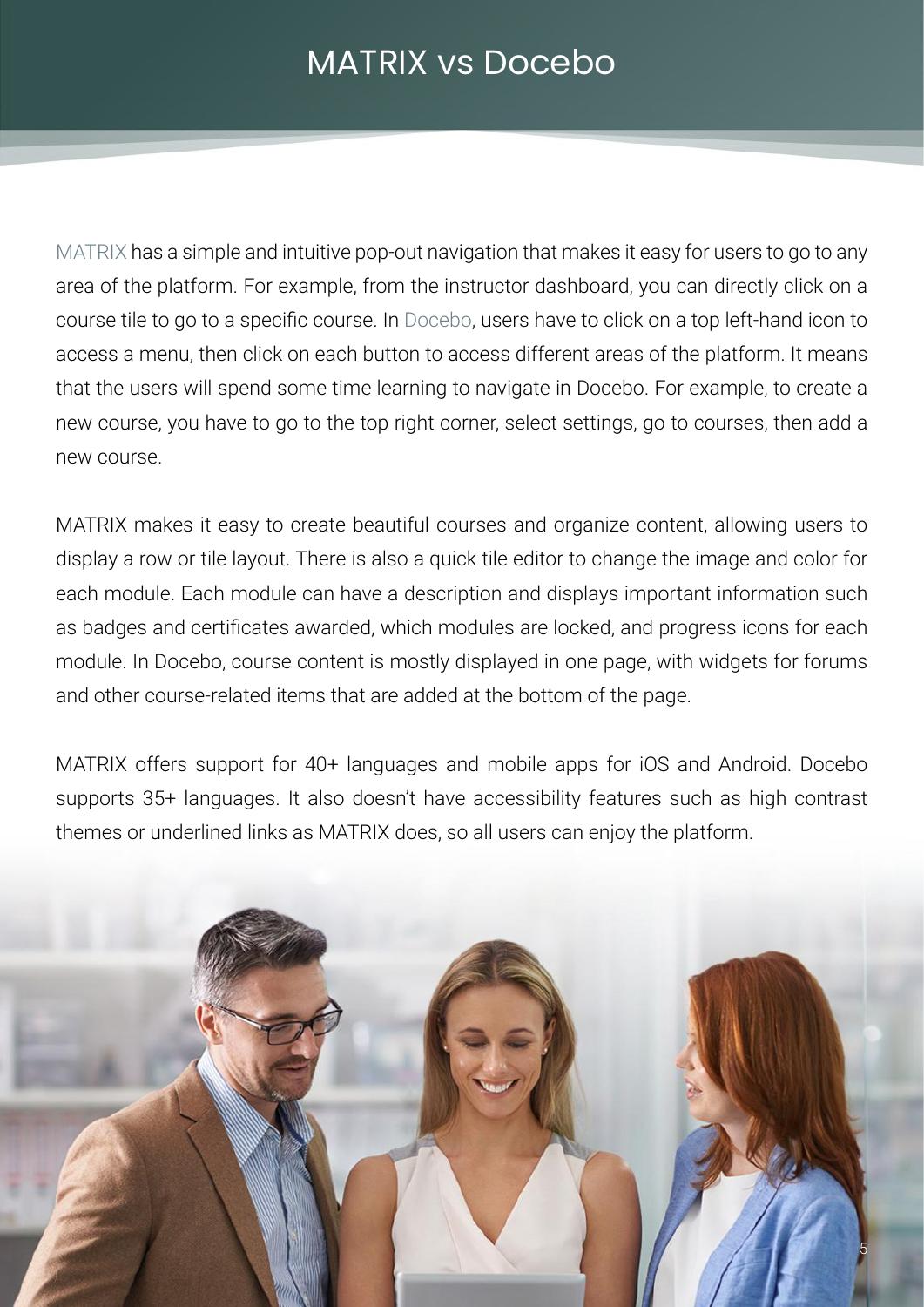## <span id="page-5-0"></span>Ease of use

MATRIX is very intuitive and easy to use. In addition, it includes an online help center with videos, getting started guides, and searchable help content. MATRIX also has a rapid response support forum where staff members typically respond to questions within 15-30 minutes during business hours 24/5.

Docebo has an online help center with screenshots, searchable help content and email support. There is phone support available for administrators, but only for the Docebo Enterprise pricing plan.

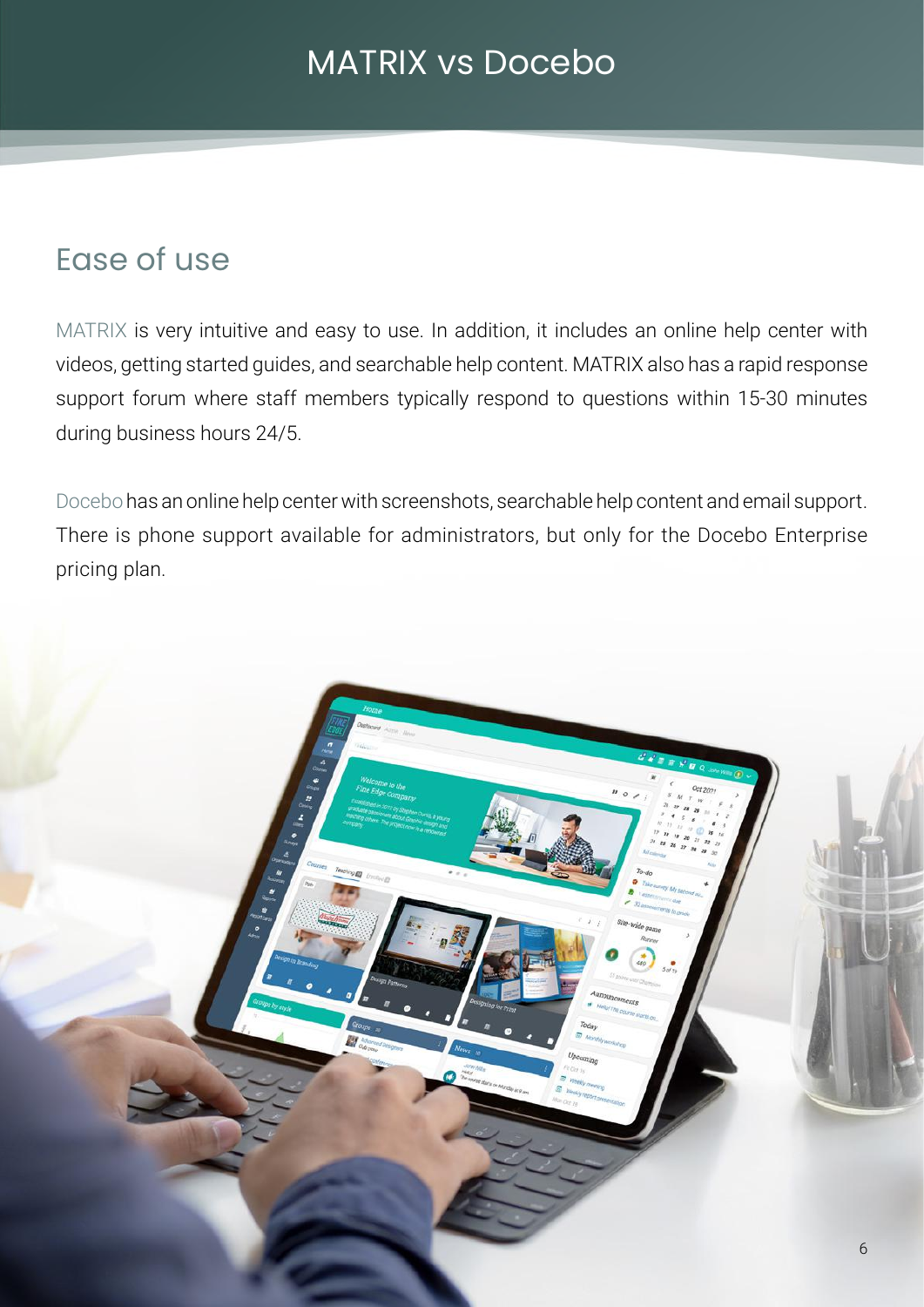## <span id="page-6-0"></span>Features

MATRIX and Docebo provide a similar feature set. However, MATRIX offers the same features at a lower cost and some additional powerful enterprise features, such as adaptive learning.

#### Creating courses

MATRIX offers a wide range of course options to help companies deliver the type of training that they need, whether it's instructor-led, self-paced, blended or micro learning.

Docebo offers the possibility of adding instructor-led, self-paced and webinar courses.

#### Evaluating performance

MATRIX offers 15 types of assessments, including quizzes, surveys, Dropbox, LTI, discussions and essays. Instructors can easily see a centralized view of learners' scores, quickly add results, and make changes through the Scores tab.

Docebo instructors can only evaluate learners' understanding of a course through a survey, test LTI tool or Dropbox assessment. There is no equivalent to the Scores table in Docebo.

#### Tracking progress

In MATRIX, analytics allows instructors to view useful information such as the overall progress of learners and the progress of individual learners through modules, assessments, mastery, and more.

In Docebo, you can see mostly site statistics and course completion statistics.

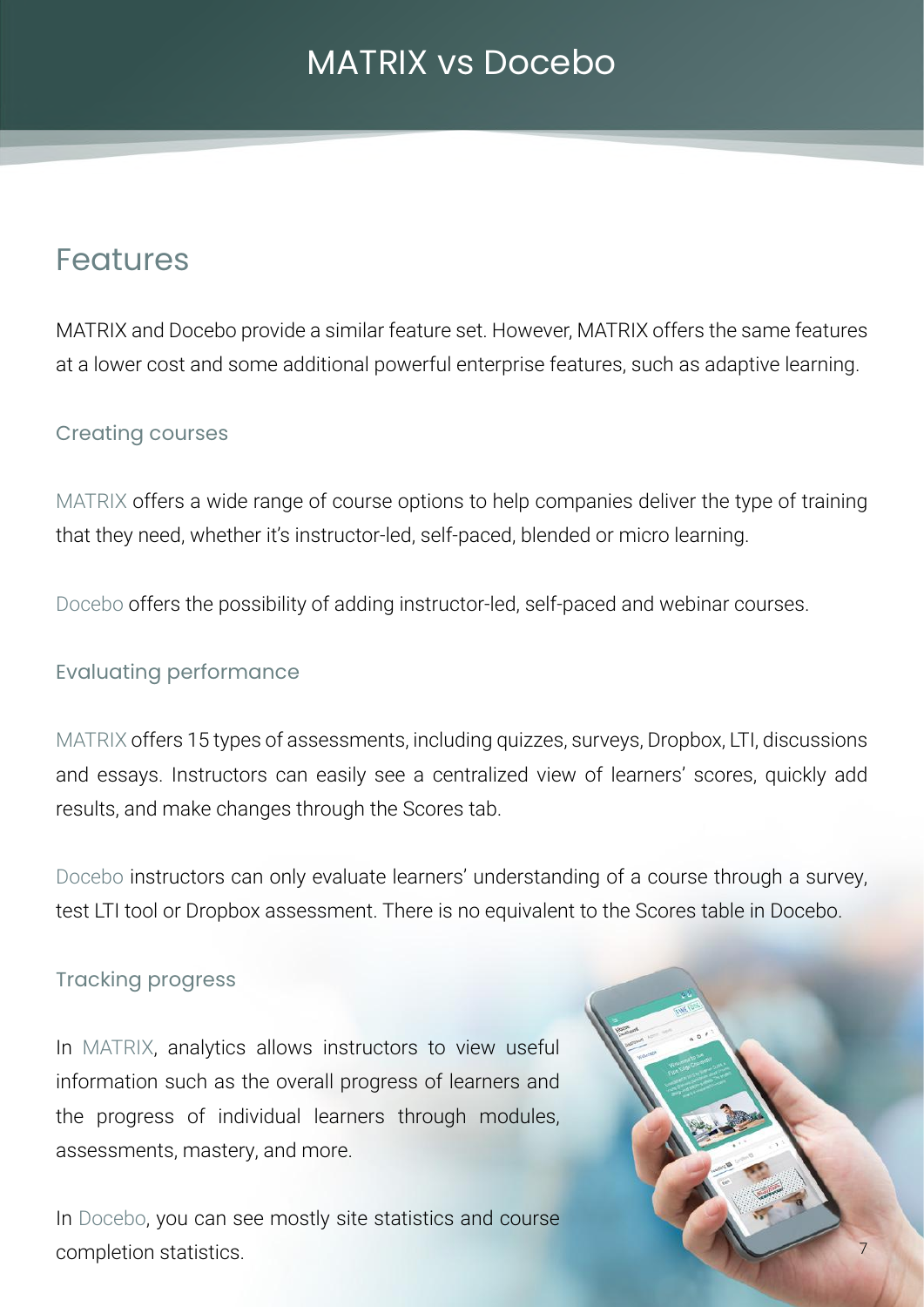#### Collaboration and communication

MATRIX makes it easy for learners and instructors to communicate, encouraging collaboration between users with tools such as chat, built-in messaging with bidirectional email integration, the option to add users as friends, forums, groups, and blogs.

Docebo offers only a few collaboration features in their LMS with additional features offered in their Social Learning Platform. Even with the add-on, Docebo does not include built-in messaging, chat rooms for each course, a click to chat option or a public blog.

#### Personalization

The MATRIX automation feature makes training and learning more flexible by allowing users to trigger actions in courses, modules, sections, score, assessments, learning paths, goals, groups, game levels, accounts, mastery, and e-commerce.

Docebo also supports automation, but adding rules is less intuitive. For example, in MATRIX, when a learner completes a course or a learning path, you can choose a rule to add them to a group by going to Course configuration. In Docebo, you can only build rules for certain processes such as unenrollment and they can be difficult to configure since users have to create them based on a limited set of "if conditions".

8

In MATRIX, you can use the adaptive learning feature, which is based on automation, to dynamically personalize what content and assessments learners see in courses depending on their performance. Docebo doesn't have an adaptive learning feature.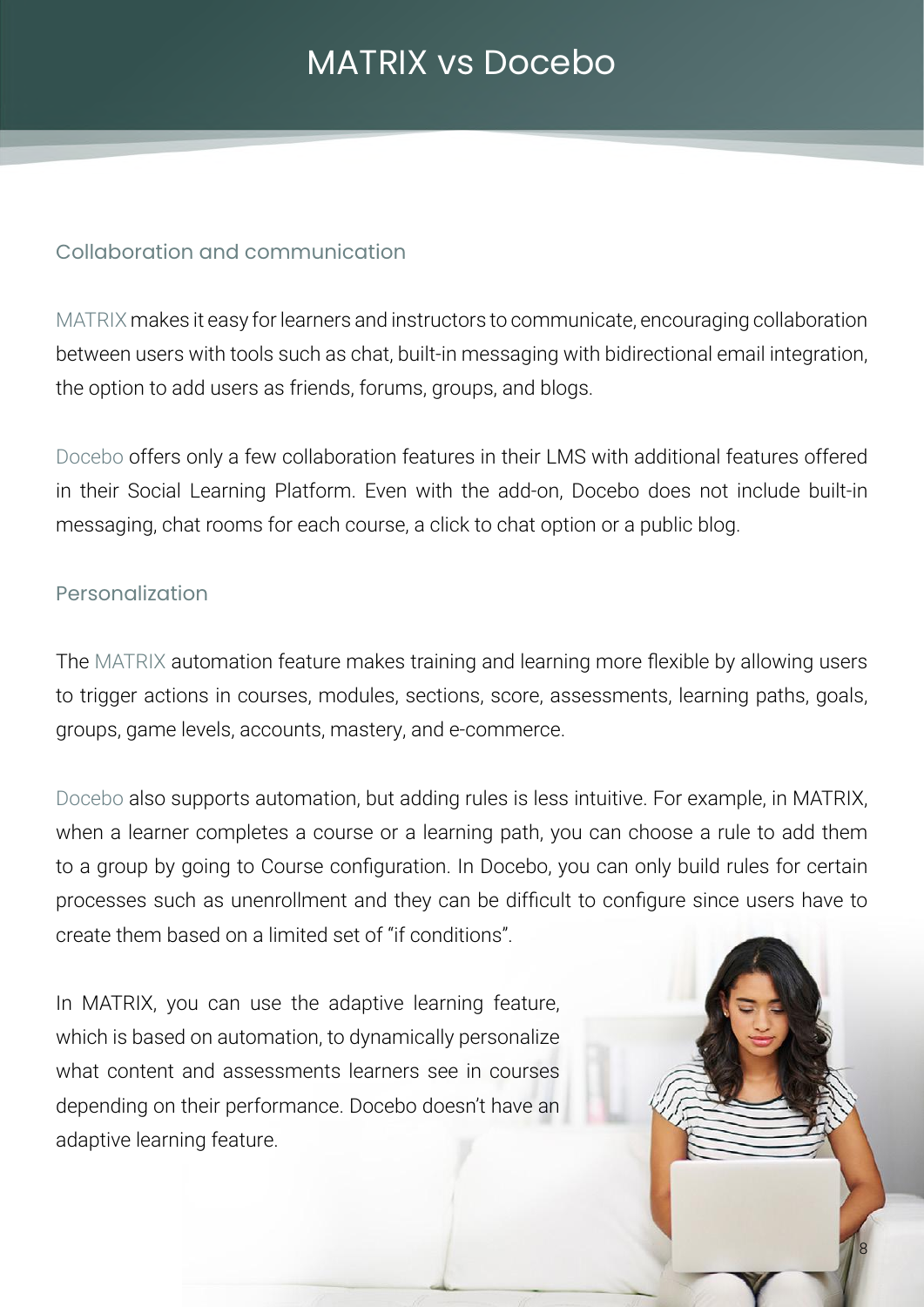#### Selling courses

MATRIX offers integrated e-commerce functionality and allows users to sell courses, learning paths, bundles, subscriptions, and digital media. MATRIX also provides a wide range of options for marketing learning content, such as course reviews, Mailchimp integration and SEO features.

Docebo users that want to sell their courses to external audiences have fewer tools at their disposal. In addition, you cannot sell digital media, such as e-books, or videos through Docebo.

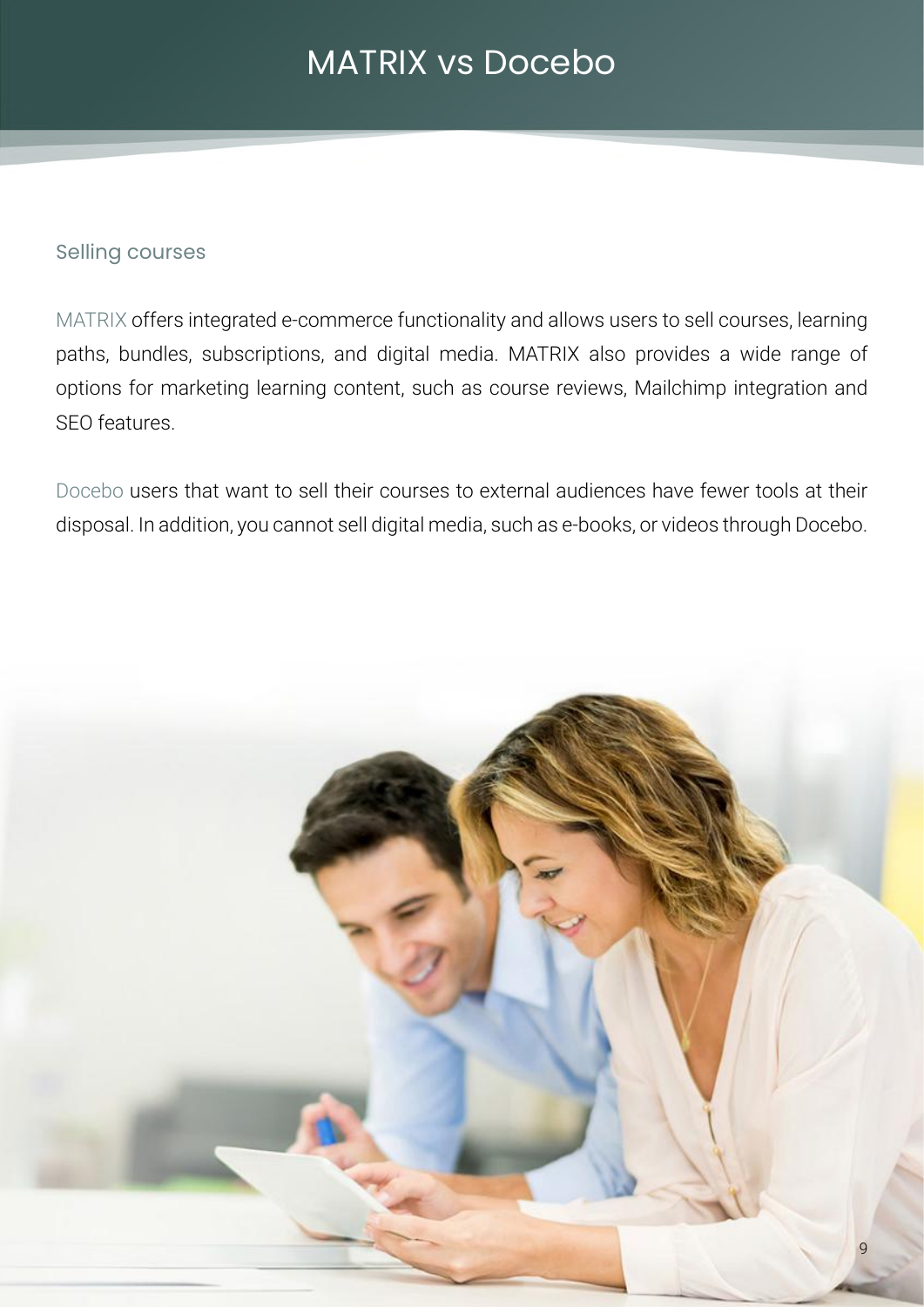Here are the features included in MATRIX that are not supported by Docebo:

#### User interface

- Full-screen customizable visitor portal
- Activity display

#### **Content**

- Content sync
- Course templates
- Micro learning
- Adaptive learning
- Drip content

## Collaboration

- Built-in messaging with bidirectional email integration
- Social networking
- Public blog
- Public profiles

## E-commerce and marketing tools

- Selling digital media
- SEO features
- Course reviews
- Graphical resources catalog
- Essay, debate, team, and discussion assignment types
- Archiving courses and learning paths
- Automatic translation of messages and forum posts
- Graphical badges gallery
- Peer reviewed assessments
- Path templates

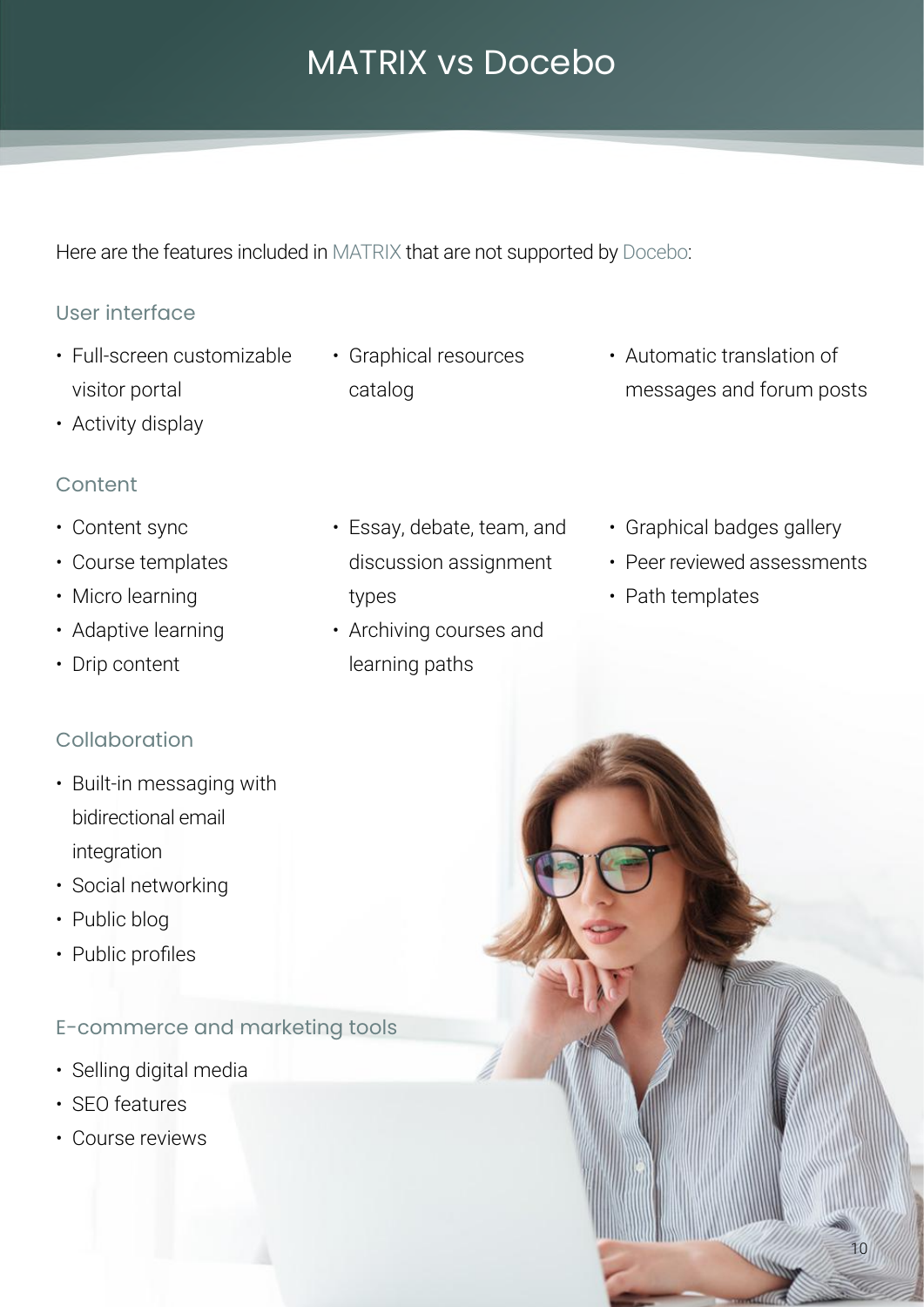#### Integrations

- Integration with your own email server
- Integration with 1,500+ apps via Zapier

#### Web conferencing tools

- Google Meet
- Kaltura

#### Payment gateways

- PayPal Payments Pro
- PayUbiz

#### **Other**

• Trash can for restoring deleted items

- Mailchimp
	- CCF and QTI standards
- Panopto
	- CometChat
- MS Teams

• PayU Latam

• PagSeguro

• Archiving learners

- H5P
- MS Immersive Reader
- MS OneNote
- Udemy
- GoToWebinar
- Flywire
- Resell under your own brand



11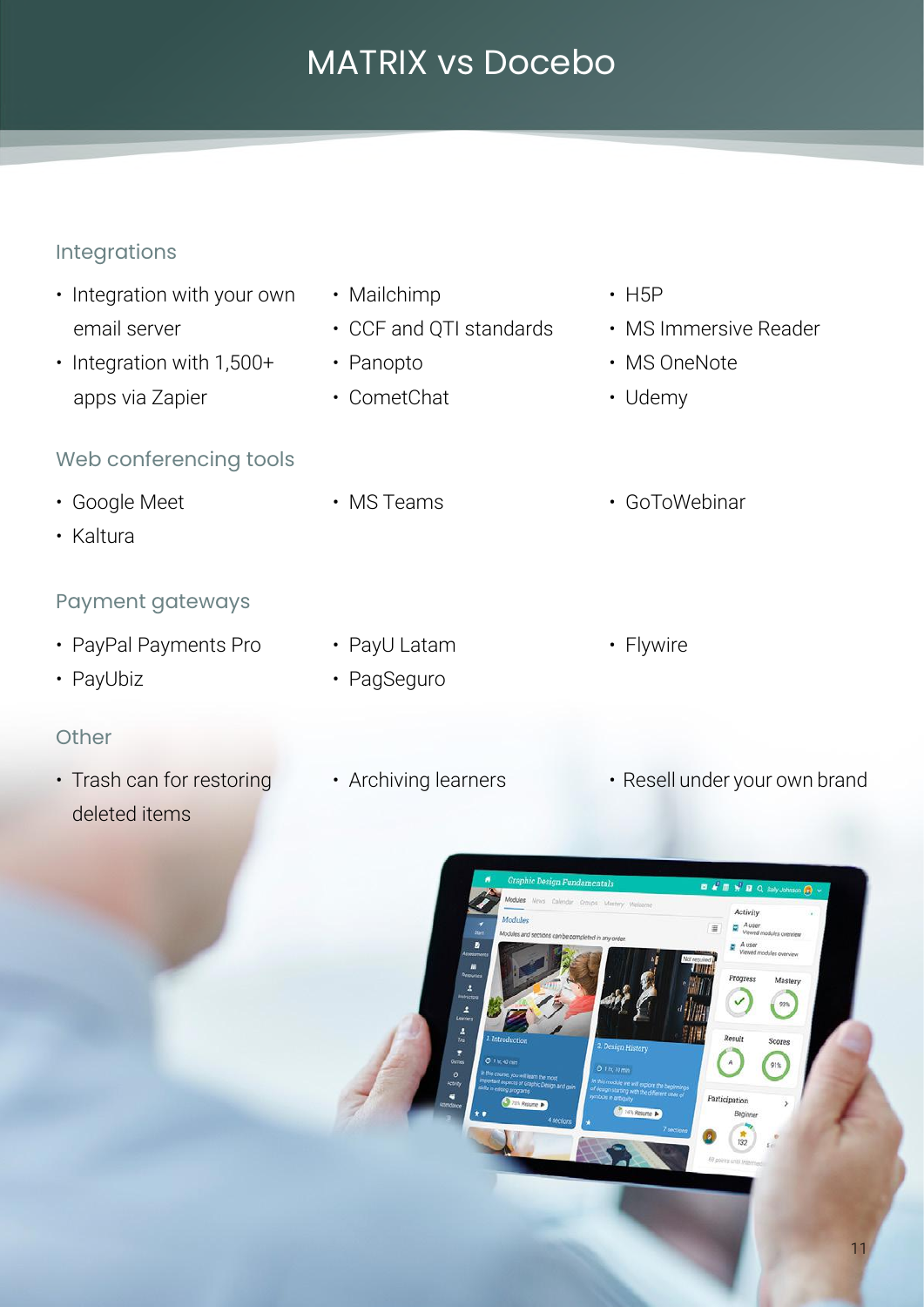## <span id="page-11-0"></span>Cost

MATRIX LMS plans range from \$549/month for 100 active learners (monthly billing), to \$4,699/month for 3,500 active learners (monthly billing). There is a discount for yearly billing. There are no setup fees, cancellation fees, storage fees, bandwidth fees, support fees, or other hidden costs. MATRIX offers advanced features, such as full e-commerce functionality in each of the pricing plans.

Docebo doesn't disclose its pricing options on their main website. However, Docebo plans usually range from approximately \$900/month for up to 300 active learners to 2,500/month for larger companies. Docebo charges an implementation fee of around \$1,000 – \$5,000 and charges extra for different add-ons which raises the total cost of the platform.

In addition, some features such as e-commerce are only available in the pricier Enterprise plan. In MATRIX, e-commerce is included in all plans, with a full range of options, including subscriptions, bundles, and discount codes.



 $12$